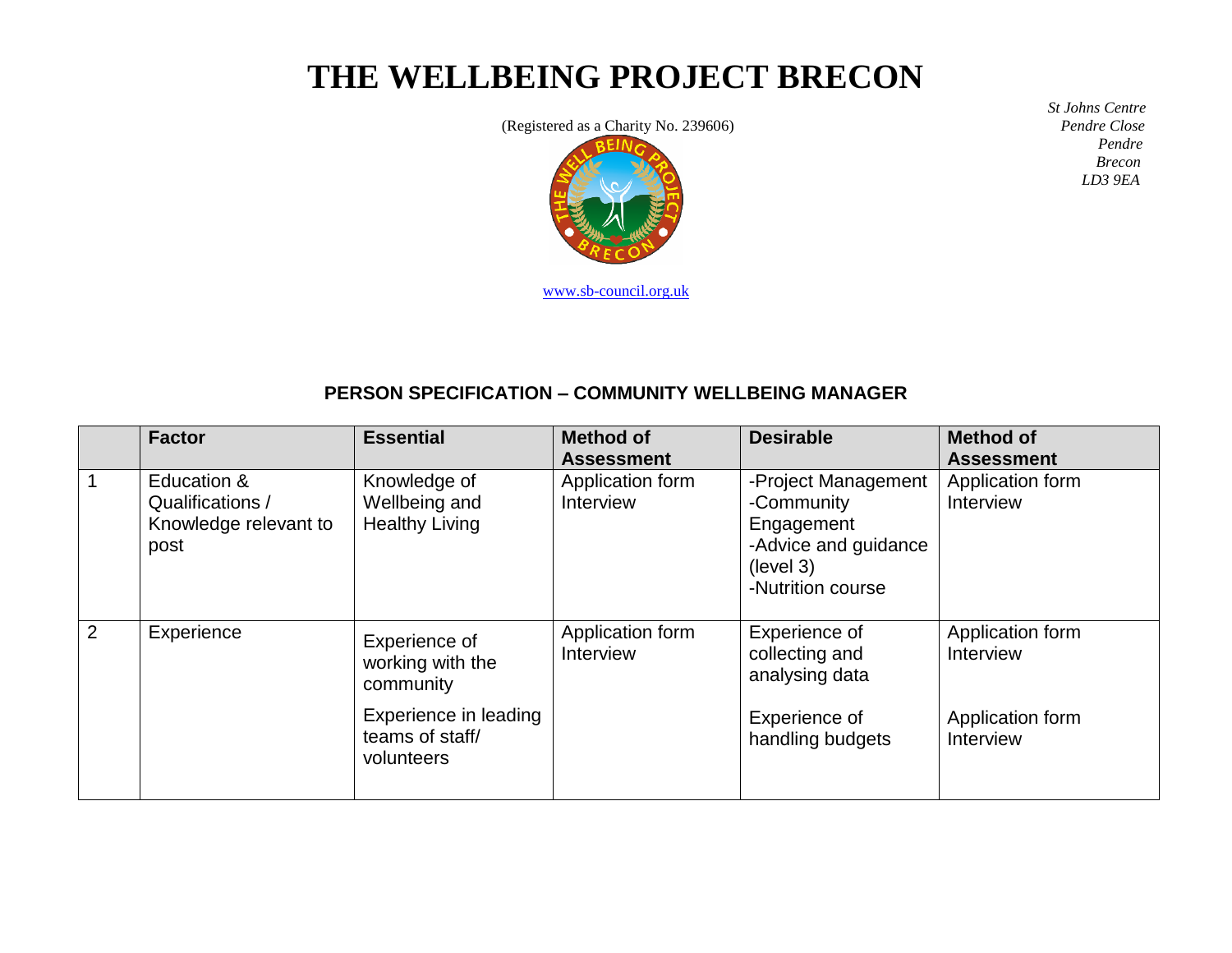|                | <b>Factor</b>               | <b>Essential</b>                                                                                                                                                                                                                                                                                                  | <b>Method of</b><br><b>Assessment</b> | <b>Desirable</b> | <b>Method of</b><br><b>Assessment</b> |
|----------------|-----------------------------|-------------------------------------------------------------------------------------------------------------------------------------------------------------------------------------------------------------------------------------------------------------------------------------------------------------------|---------------------------------------|------------------|---------------------------------------|
|                |                             | <b>Experience of leading</b><br>children's activities                                                                                                                                                                                                                                                             |                                       |                  |                                       |
|                |                             | Experience of<br>working with<br>vulnerable adults                                                                                                                                                                                                                                                                |                                       |                  |                                       |
| 3              | <b>Skills and Abilities</b> | An appreciation of<br>community need,<br>empathy,<br>understanding.<br>Managing time<br>effectively and<br>meeting targets                                                                                                                                                                                        | Application form<br>Interview         |                  |                                       |
| $\overline{4}$ | <b>EQUAL OPPS</b>           | Ability to demonstrate<br>an understanding of<br>the equal<br>opportunities policy in<br>respect of service<br>delivery, and an<br>awareness of the<br>needs of differing<br>cultural groups and<br>other minority groups<br>and the practical<br>application of equal<br>opportunities within a<br>play setting. | Application form<br>Interview         |                  |                                       |